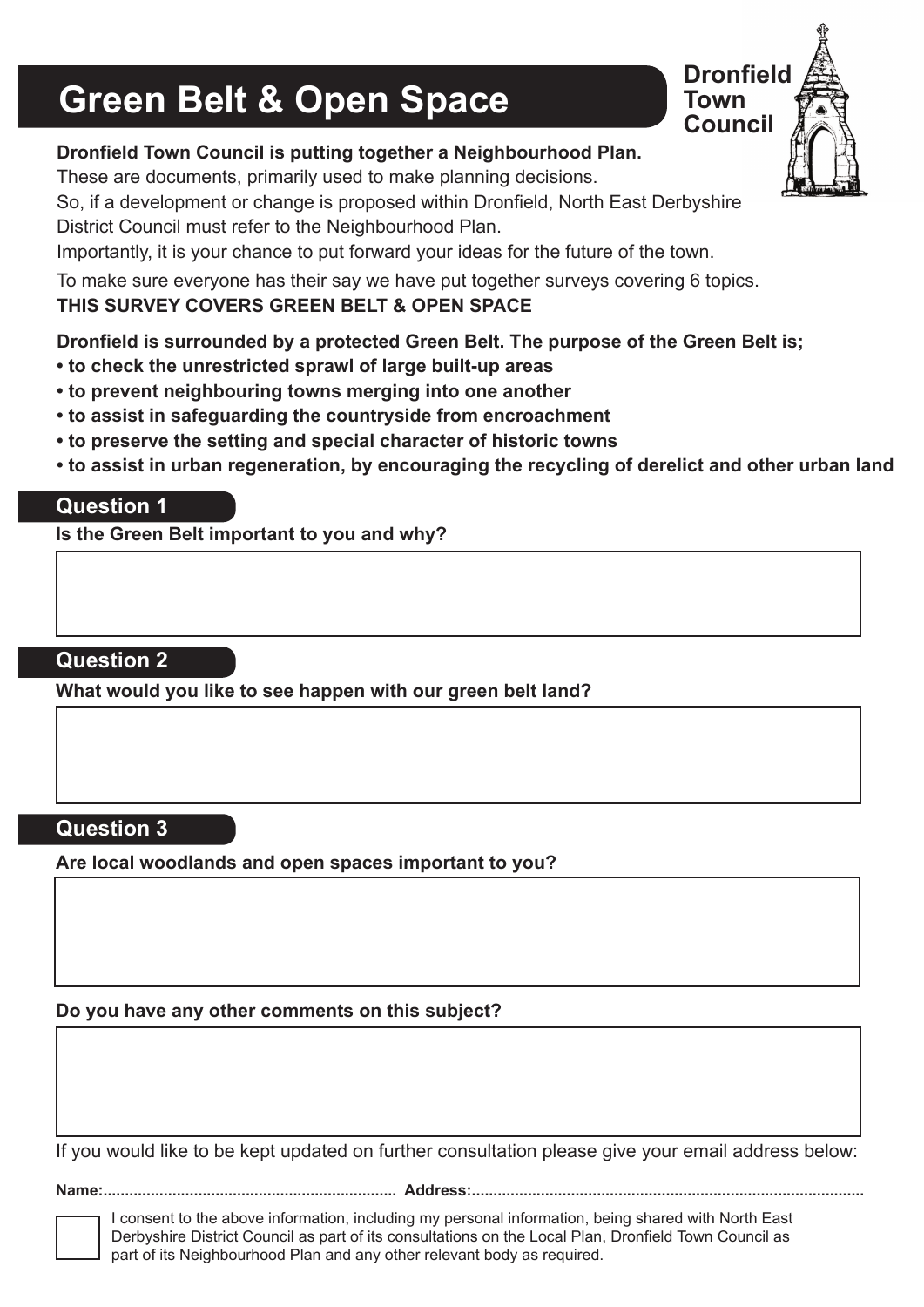### **Community**



#### **Dronfield Town Council is putting together a Neighbourhood Plan.**

These are documents, primarily used to make planning decisions.

So, if a development or change is proposed within Dronfield, North East Derbyshire District Council must refer to the Neighbourhood Plan.

Importantly, it is your chance to put forward your ideas for the future of the town.

To make sure everyone has their say we have put together surveys covering 6 topics.

#### **THIS SURVEY COVERS COMMUNITY**

**When discussing community we refer to things like health care provision, education and policing, as well as the opportunities which are available for all residents.** 

#### **Question 1**

**What community services would you like to see protected or enhanced in the town?**

#### **Question 2**

**What do you like best about the community of Dronfield?**

#### **Question 3**

**What threats do you see to the community of Dronfield?**

**Do you have any other comments on this subject?**

If you would like to be kept updated on further consultation please give your email address below:

**Name:.................................................................... Address:...........................................................................................**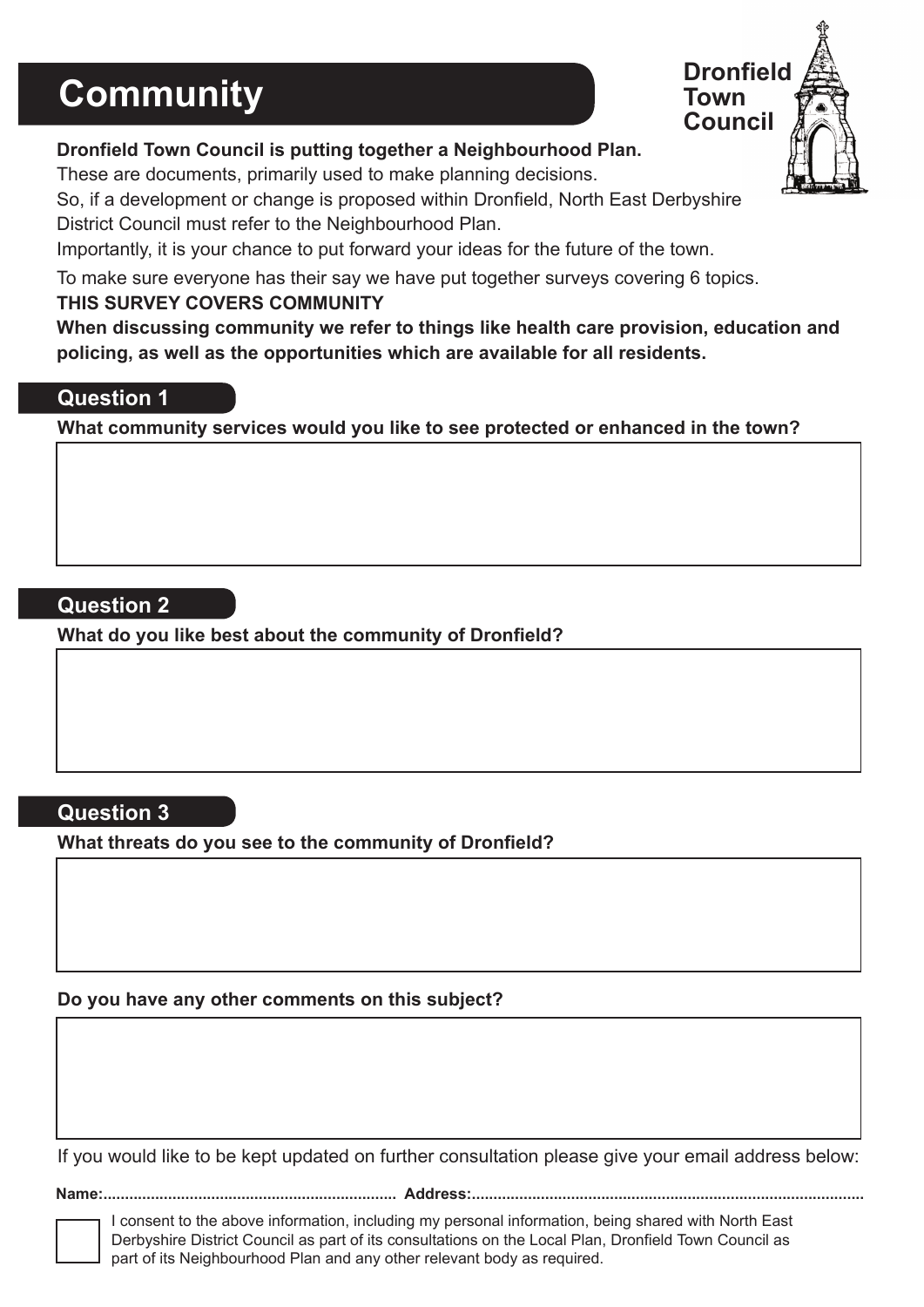# **Heritage** Town Council



#### **Dronfield Town Council is putting together a Neighbourhood Plan.**

These are documents, primarily used to make planning decisions.

So, if a development or change is proposed within Dronfield, North East Derbyshire District Council must refer to the Neighbourhood Plan.

Importantly, it is your chance to put forward your ideas for the future of the town.

To make sure everyone has their say we have put together surveys covering 6 topics. **THIS SURVEY COVERS HERITAGE**

**Dronfield has a long and rich history, with its origins traceable to before the Domesday Book. We have an array of fine buildings and structures, 42 of which are now listed nationally. Recent development has also seen historically significant buildings brought back into use as cafes, event spaces, housing and shopping areas..** 

#### **Question 1**

**How do you feel about the heritage and historical features of Dronfield?**

#### **Question 2**

**What other buildings should be protected?**

#### **Question 3**

**How can we make the best use of our town's heritage and identity?**

**Do you have any other comments on this subject?**

If you would like to be kept updated on further consultation please give your email address below:

**Name:.................................................................... Address:...........................................................................................**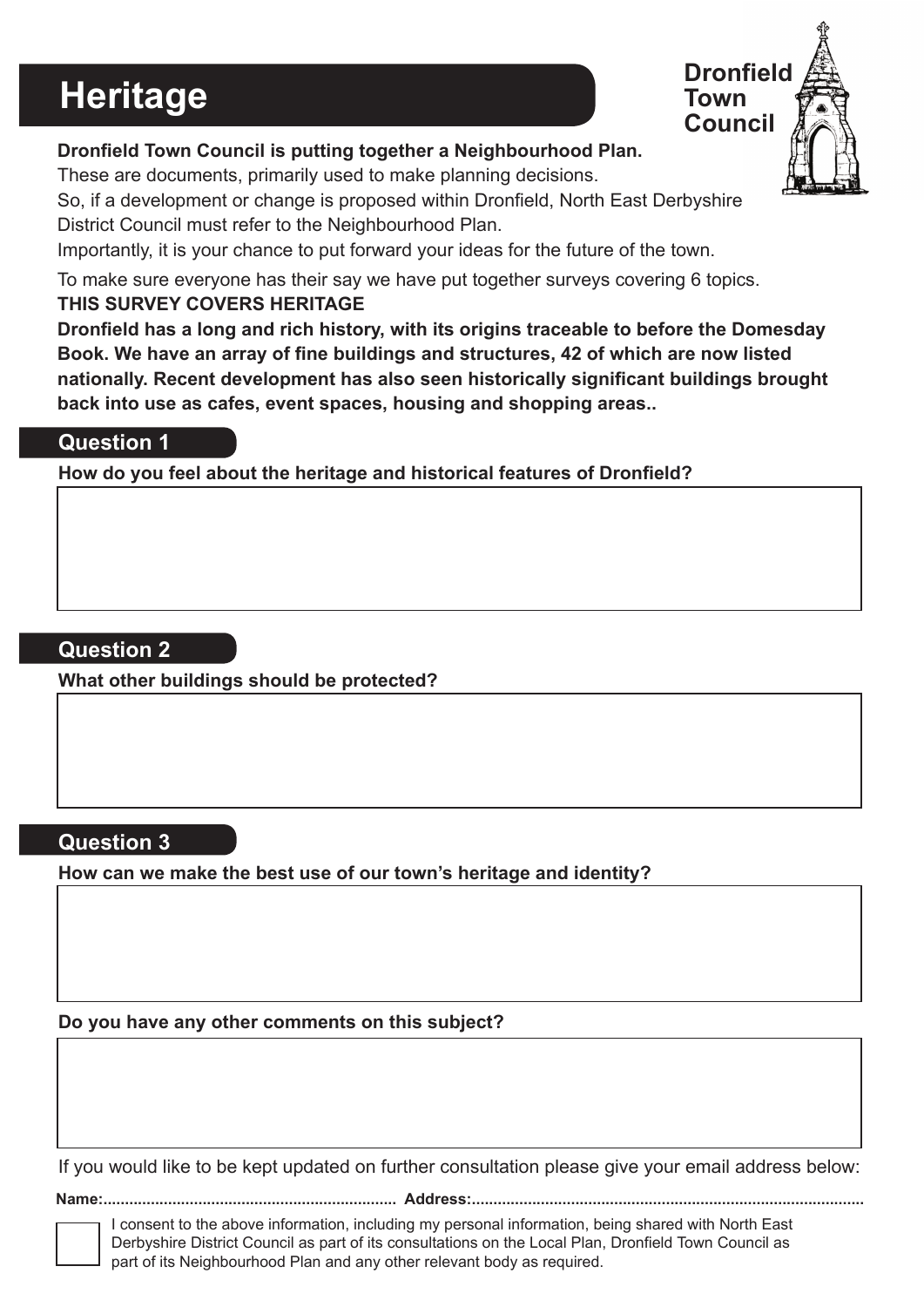### **Housing**



#### **Dronfield Town Council is putting together a Neighbourhood Plan.** .

These are documents, primarily used to make planning decisions.

So, if a development or change is proposed within Dronfield, North East Derbyshire District Council must refer to the Neighbourhood Plan. Importantly, it is your chance to put forward your ideas for the future of the town.

#### **THIS SURVEY COVERS HOUSING**

**Dronfield is home to over 23,000 residents and has around 10,000 houses. Most residents own their own home and we have very few properties for rent, either privately or through social rent. Most of our houses are detached or semi-detached and have 3 or more bedrooms.**

#### **Question 1**

**Do you think more houses should be built in Dronfield, and if so where?**

#### **Question 2**

**Looking at both positive and negative aspects, what effect do you think more housing will have on Dronfield?**

#### **Question 3**

**What type of houses should be built?** 

#### **Do you have any other comments on this subject?**

If you would like to be kept updated on further consultation please give your email address below:

**Name:.................................................................... Address:...........................................................................................**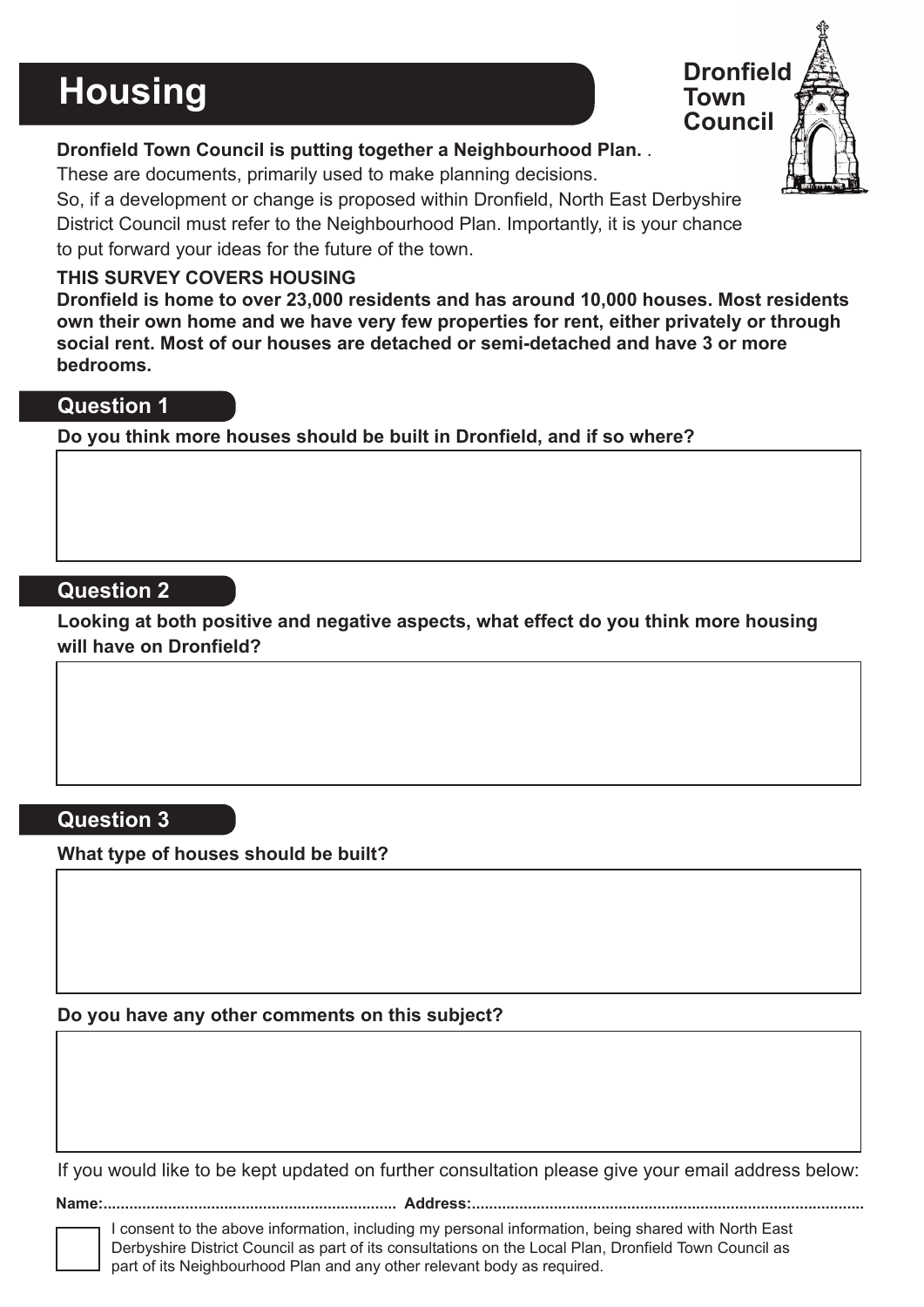### **Economy**



#### **Dronfield Town Council is putting together a Neighbourhood Plan.** .

These are documents, primarily used to make planning decisions.

So, if a development or change is proposed within Dronfield, North East Derbyshire District Council must refer to the Neighbourhood Plan. Importantly, it is your chance to put forward your ideas for the future of the town.

#### **THIS SURVEY COVERS ECONOMY**

**When we talk about Dronfield's economy we are particularly thinking about its shopping provision and the businesses which operate out of the town. We have several smaller shopping hubs as well as the Civic Centre which is considered to be the retail core. Our business offer is quite diverse ranging from industrial units at Callywhite Lane and the Gunstones Factory to smaller local businesses dotted around the town.**

#### **Question 1**

**Do you think we have the right types of shops and businesses in the town?**

#### **Question 2**

**What shops and businesses do you think are lacking in the town?**

#### **Question 3**

**What are your views on the potential extension to Callywhite Lane?**

**Do you have any other comments on this subject?**

If you would like to be kept updated on further consultation please give your email address below:

**Name:.................................................................... Address:...........................................................................................**